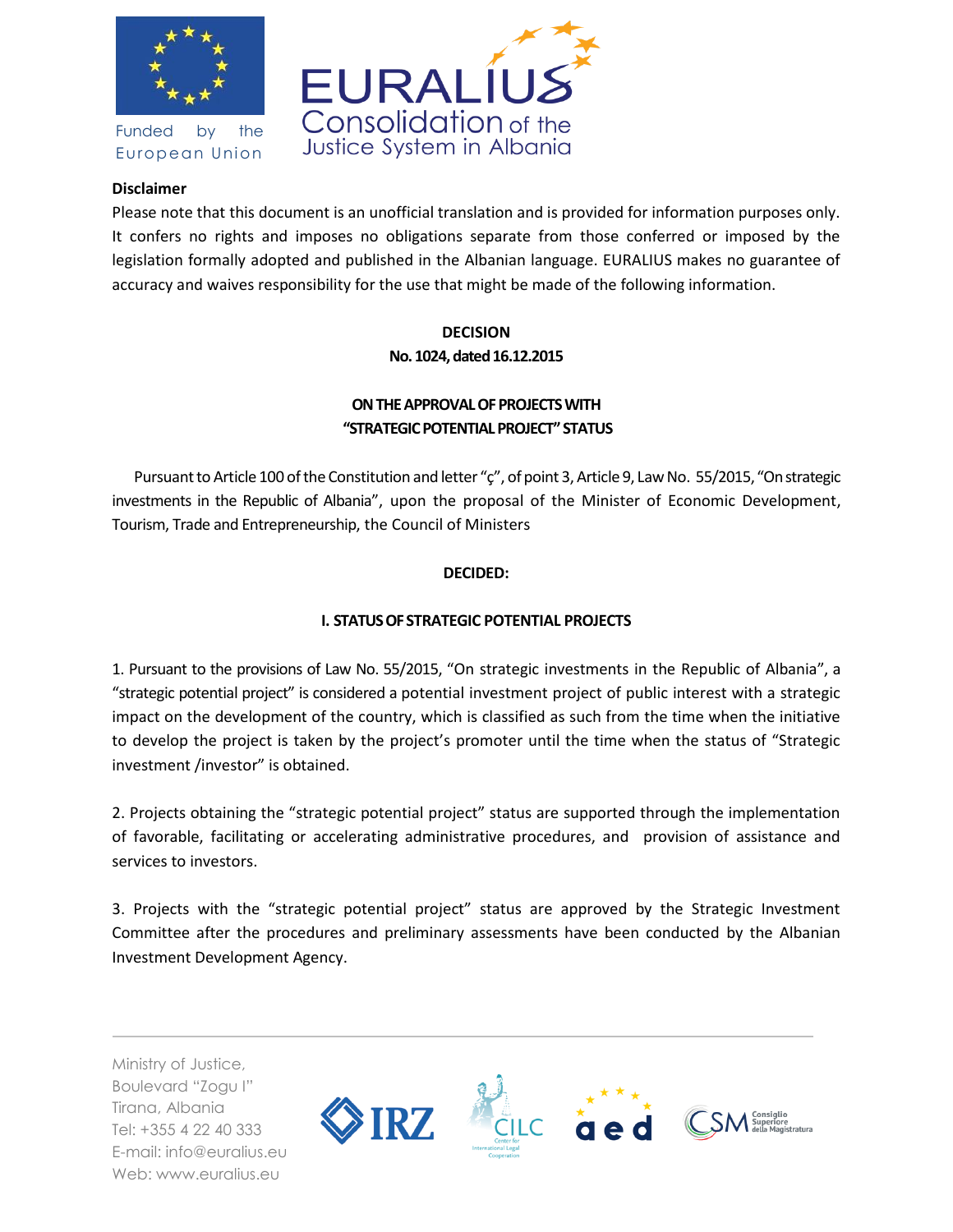

### **II. ADMINISTRATIVE PROCEDURES FOR OBTAINING THE "STRATEGIC POTENTIAL PROJECT" STATUS**

1. The application for obtaining the "strategic potential project" status is the initial step of administrative procedures for the assessment of strategic investments. This status is proposed from the time of the initiative to draft the project and, if approved, lasts until the status of "Strategic investment/investor, assisted procedure" or "Strategic investment/investor, special procedure" is obtained.

2. The Strategic Investment Committee may decide, on a case-by-case basis, the maximum timeframe for the duration of the "strategic potential project" status in favor of the proposer as an incentive mechanism for closure of administrative procedures within a short time and avoidance of delays by the investor.

3. The project with the strategic potential status is proposed by the line ministers responsible for the project or by the investor who has proposed the project.

4. Line ministers, responsible for a project with strategic potential status, propose granting the status to those projects considered of public interest, proposed and organized by central or local government bodies, for which the legislation in force provides the performance of competitive, concessional, public partnership, public procurement procedures, through competitions, contests or public tenders.

5. In the cases provided in point 4 of this chapter, the "strategic potential project" status and the related assistance shall be provided in a transparent and non-discriminatory manner to all private, domestic and foreign legal persons who, in the capacity of the interested investment entities, participate in the competition, contest or tender announced by the state bodies, submit a request for obtaining the "strategic potential project" status and fulfill the legal conditions set out in this decision.

6. The interested investment entity, which results a winner at the end of the competitive procedures, in conformity with point 4 of this chapter, may further apply for obtaining the status of "Strategic investment/investor, assisted procedure" or "Strategic investment /investor, special procedure".

7. In cases when the proposal for obtaining the "strategic potential project" status is presented by line ministers responsible for the project, then the request is forwarded to the Agency, which shall be accompanied by an explanatory note on the strategic importance of the project and shall contain a detailed description of the following elements:

- a) Estimated total investment value;
- b) Time required for the realization of the investment;
- c) Productivity and added value that the investment will bring;
- ç) Employment opportunities and job creation opportunities that are anticipated as a consequence of the investment;
- d) Compatibility of the project with economic sectoral policies and priorities;

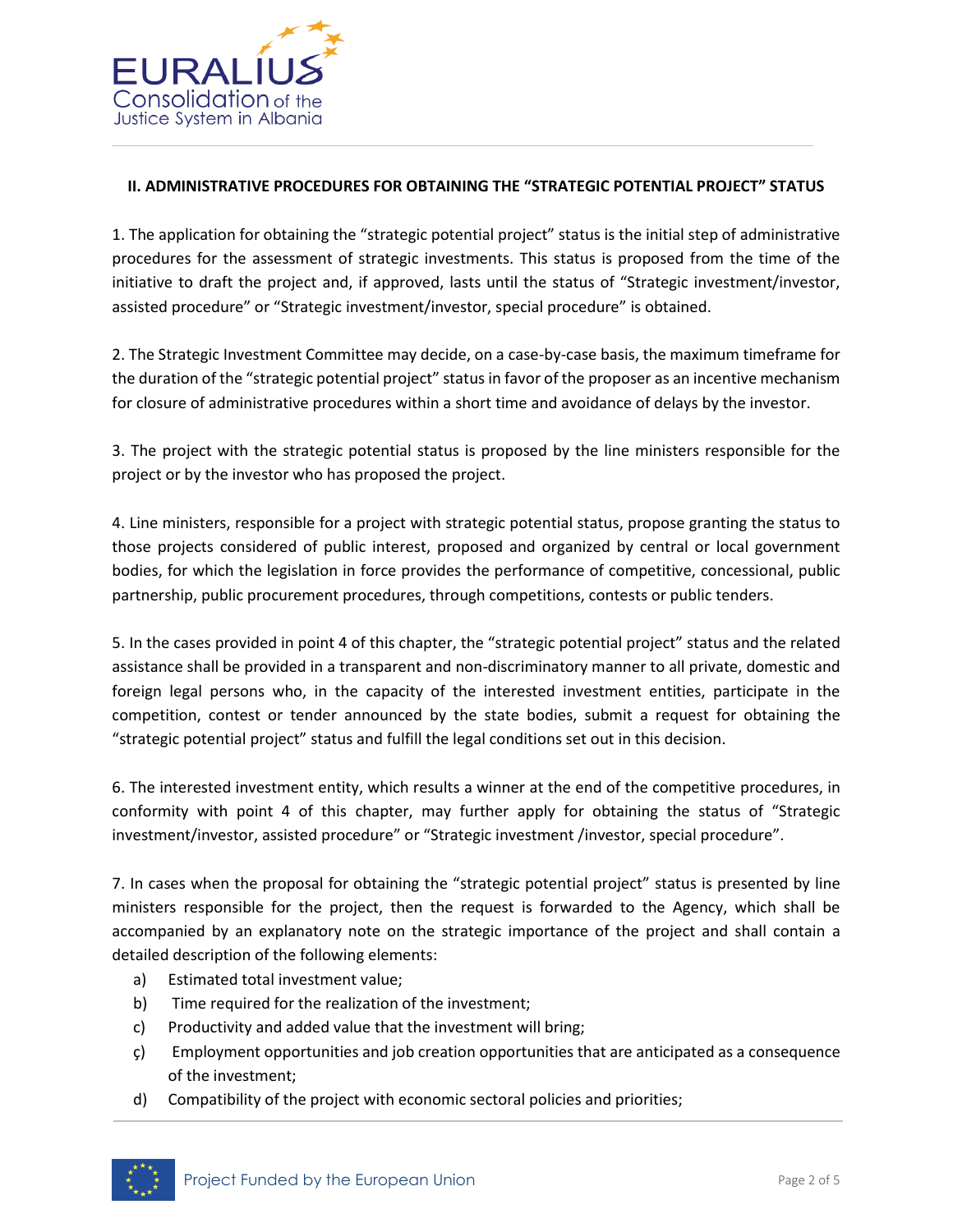

- dh) Opportunities for regional and local economic development represented by the investment;
- e) Opportunities to develop and improve the conditions and standards for the production of goods and the provision of services represented by the investment;
- ë) Innovative investment technologies that increase competitiveness and effectiveness;
- f) Increasing the overall level of security and quality of the life of citizens as a result of the investment implementation;
- g) Environmental and consumer protection guaranteed by the project.

8. In cases when the proposal for obtaining the "strategic potential project" status is submitted by the investor who has proposed the project, the request shall be accompanied by the investment business plan, which shall include the following information:

- a) The identity of the investor and his/her partners;
- b) A detailed description of the investment project;
- c) A detailed description of the works to be carried out and of the services to be provided under the investment project;
- ç) A detailed analysis of the timeframes that will be required in order to realize the investment project, and the stages of its realization;
- d) A description of investment characteristics that specifically refer to the development of new technologies and environmental protection;
- dh) The financial analysis of the entire investment project, and the analysis of the financial expenditures that will be required in order to carry out each phase of the project;
- e) A detailed analysis of the impact that the works and services of the project may have on the environment and in the urban plans;
- ë) A detailed analysis of the economic and social impact expected from the realization of the investment project;
- f) An analysis of the benefits of public interest anticipated for the Albanian state from the realization of the project.

9. The Agency shall register any request for obtaining the "strategic potential project" status in the Strategic Investment Register database and shall register any further change or procedural step.

10. The Agency is the competent administrative structure for providing services in a "unique window" for investors and strategic potential projects. To this end, the Agency organizes specific operational groups, which comprise experts from line ministries, areas where strategic investment is required, in order to assist and professionally support the follow-up of all procedures and the preparation of all acts of legal documents, with a view to the preparation, implementation, development and realization of a special strategic investment project.

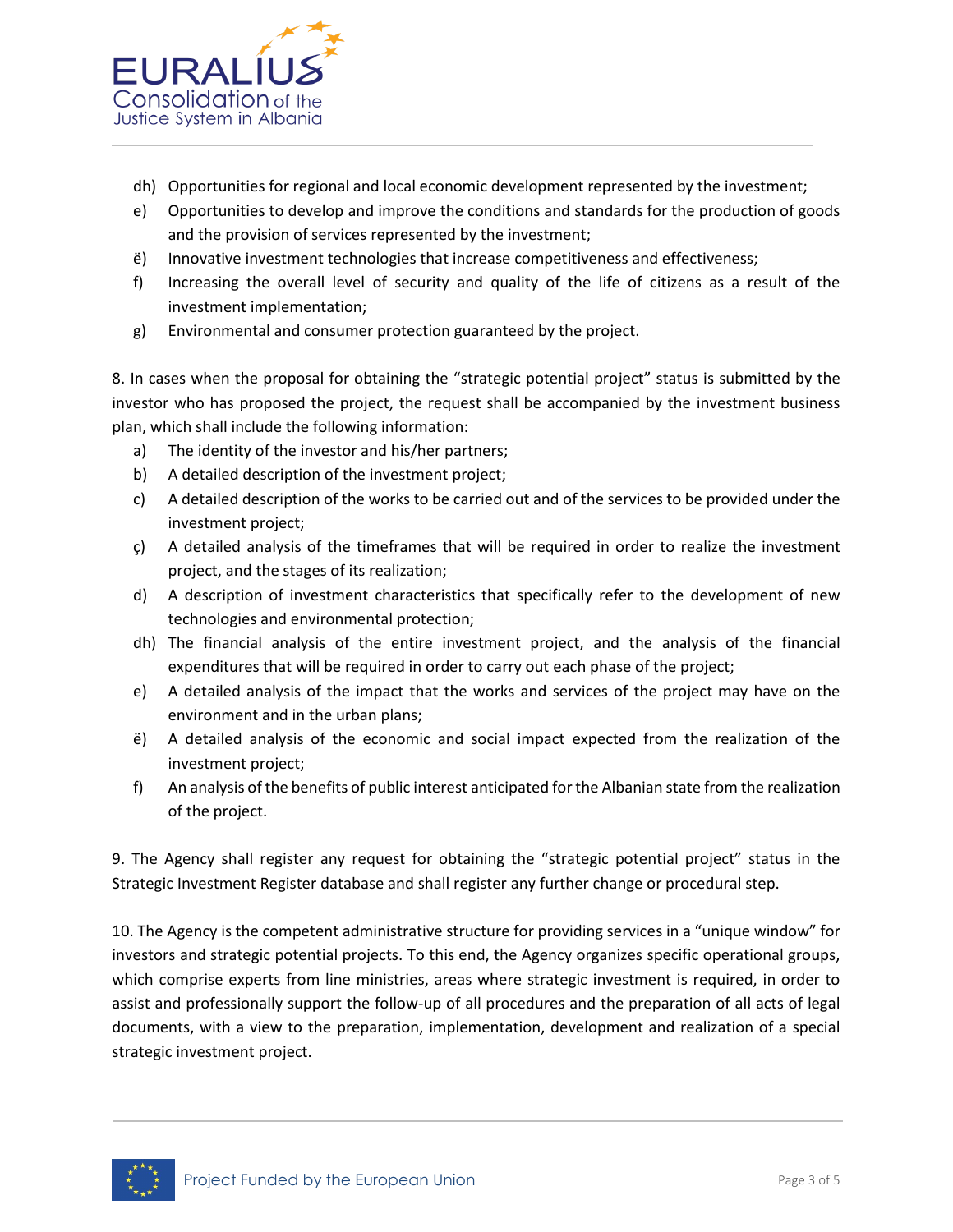

11. The operational group established by the Agency, in the exercise of the duties determined according to this decision:

- a) establishes procedures for the preparation and implementation of any potential strategic project;
- b) performs all the necessary actions to assist and support the realization of projects;
- c) drafts the relevant list of project documents;
- d) prepares the measures and the action plan for the implementation of the project;
- d) makes the technical, financial and strategic assessment of the project, the strategic potential and the operational risk, and the action plan for project implementation.

12. If the Agency, in cooperation with the institutions/entities responsible for strategic investment, according to the areas of responsibility, ascertains that the documentation is incomplete, asks the proposer in writing to fill out all the required documents and data. The Agency has the right to ask the project proposer for additional information about the details of the project and its ability to successfully complete it. The project proposer must complete the documentation within a deadline of 10 working days from the day of receipt of the notice.

13. The Agency carries out all preparatory actions and provides the necessary services to the potential strategic project, including services for analysis, assessment, information coordination, land consolidation, and representation services of the investor to the public institutions/entities/authorities in relation to the preparation, implementation and realization of a strategic investment project.

14. For the conduct of evaluation of projects and strategic investors, the Agency has the right to ask for opinions from the Competition Authority, the relevant local government units or other agencies or institutions.

15. The Agency shall carry out the verification of the project documentation within a period of 30 working days from the date of submission of the full information file by the investor.

16. The Agency shall inform the Strategic Investment Committee of all the projects submitted, the procedures carried out, the analysis carried out and the recommendations drawn up by it. Regardless of the positive or negative assessment of the Agency, any application is submitted for review to the Strategic Investment Committee, accompanied by the positive or negative proposal of the Agency, and the approval of the ministry responsible for the economy in order to benefit from the "strategic potential project" status.

17. After reviewing the project and the final analysis submitted by the Agency, the Strategic Investment Committee shall make a decision on the acceptance or rejection of the request within a period of 30 working days from the date of submission of the proposal by the Agency.